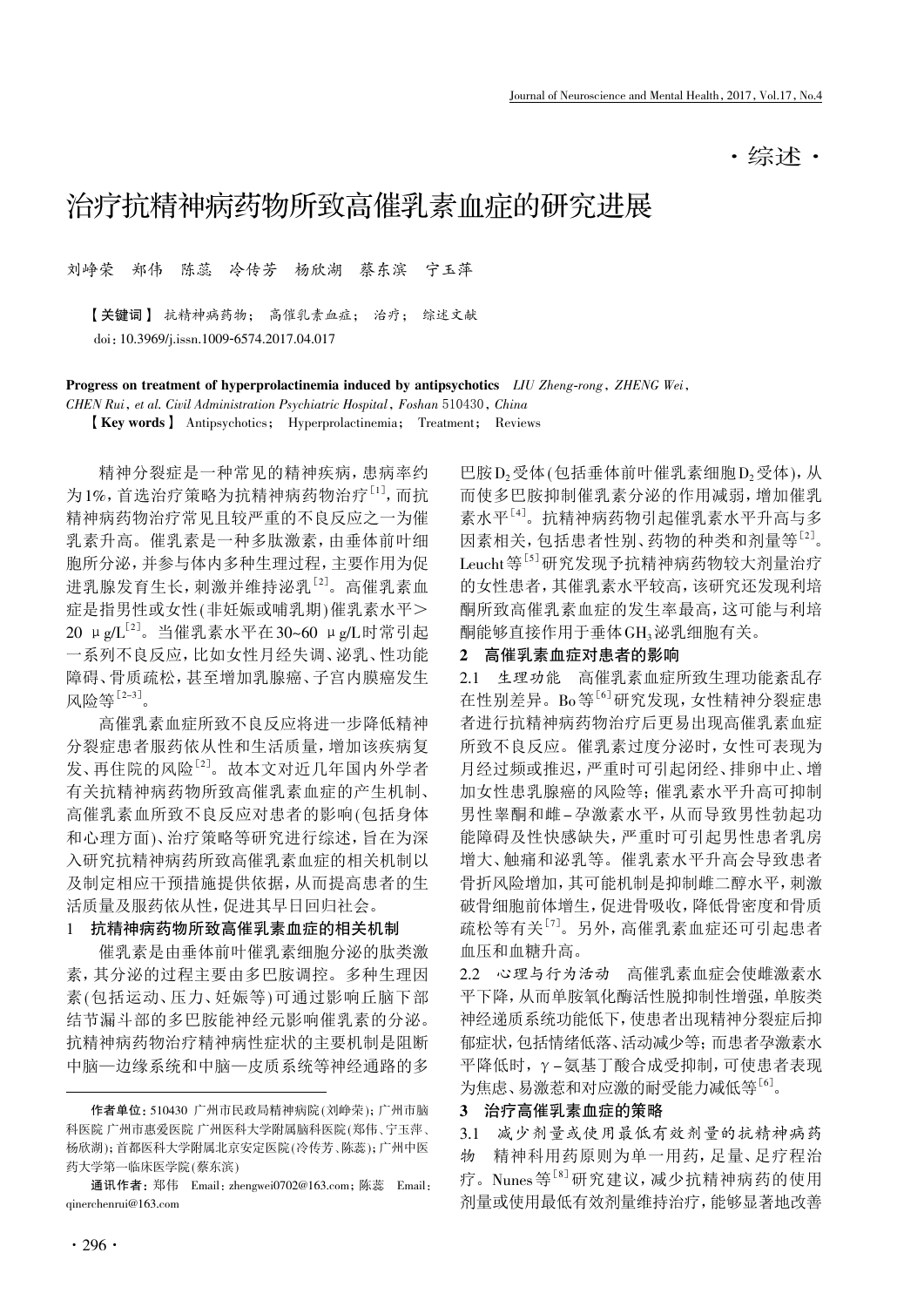药物不良反应,尤其是催乳素水平升高问题。但该策 略对于巩固期治疗的患者不适用,易引起病情的复发 [9] 。

3.2 替换成对催乳素影响较小的其他抗精神病药物 3.2.1 阿立哌唑 多项研究发现,抗精神病药物(如 氟哌啶醇、奥氮平、利培酮等)替换成阿立哌唑后, 不仅能显著降低患者催乳素水平和其所致不良反 应,而且患者服药依从性和生活质量有所改善,并降 低疾病的复发风险<sup>[8,10–11]</sup>。Yoon等<sup>[11]</sup>对22例精神 分裂症患者予阿立哌唑(15~30 mg/d)替换抗精神病 药物治疗,观察8周,发现阿立哌唑可显著降低患者 催乳素水平,改善高催乳素血症所致的月经紊乱、性 功能障碍等症状。这可能与阿立哌唑对 $D_2$ 和5-HT<sub>1A</sub> 受体的部分激动作用及对5-HT2A受体的拮抗作用有 关[10]。而且, Yoon等[11]研究发现阿立哌唑在改善 精神分裂症患者催乳素水平及高催乳素血症所致不 良反应等方面,其替换治疗较添加治疗疗效更佳。

3.2.2 齐拉西酮 齐拉西酮通过对多巴胺D<sub>2</sub>和 5-HT受体的拮抗作用来减轻患者精神病性症状<sup>[12]</sup>, 所引起催乳素水平升高不明显,可能与该药对多巴 胺受体的阻滞作用相对较小,几乎不阻断漏斗结节 通路有关 $^{[13]}$ 。吴伟林等 $^{[14]}$ 对148例女性精神分裂 症患者予齐拉西酮替换利培酮治疗,观察2个月,发 现齐拉西酮可显著降低患者催乳素水平,改善利培 酮导致的月经紊乱、泌乳等症状,但是可能会增加复 燃和(或)复发的风险。

3.2.3 喹硫平 喹硫平是一种非典型抗精神病药, 其作用机制主要是拮抗中枢多巴胺D1、D2受体和 5–HT<sub>1A</sub>、5–HT<sub>2</sub>受体<sup>[15]</sup>。在临床应用中该药疗效较 温和,但其对催乳素水平影响较小。Nakajima等[16] 研究证明了这一结论。

3.3 合并其他抗精神病药物

3.3.1 阿立哌唑 近年来,国内外学者发现联合小剂 量阿立哌唑可能改善抗精神病药物所致高催乳素血 症[17-19]。一项Meta纳入5篇随机对照研究(n=639), 发现在原有抗精神病药的治疗基础上,联合应用阿 立哌唑(5 mg/d)可显著地改善催乳素水平,安全性 好,药物不良反应发生率及终止治疗的风险均无差 异(干预组比对照组)<sup>[17]</sup>。徐彩霞等<sup>[19]</sup>研究也证实, 联合小剂量阿立哌唑(5 mg/d)可达到最大效益。

3.3.2 齐拉西酮 齐拉西酮较少引起患者催乳素水 平升高[12]。刘丽[20]将68例精神分裂症患者随机分 为干预组(齐拉西酮联合奥氮平)和对照组(奥氮平 联合安慰剂)各34例,观察6周,发现干预组能显著 地改善催乳素水平。Zink等<sup>[21]</sup>研究也证实这一结论, 并发现齐拉西酮可改善予利培酮治疗所出现的月经 紊乱(甚至闭经)、泌乳等症状。

3.4 多巴胺受体激动剂 多巴胺受体激动剂在临床 应用中主要包括溴隐亭、金刚烷胺和卡麦角林[22-23] , 均能抑制催乳素的升高,显著改善高催乳素血症所 致的闭经、泌乳、性功能障碍等症状。但该类多巴胺 受体激动剂多为完全型激动剂,可能会加重精神症 状,且药物不良反应严重,导致患者服药依从性差, 因此限制了临床推广应用。

3.5 中医中药 部分中医中药治疗能在一定程度上 改善患者高催乳素血症及其不良反应。王桂梅等[24] 对30例高催乳素血症患者临床观察显示,自拟约乳 通经汤联合维生素B6治疗可明显改善患者全身症 状和内分泌情况。向小妹等[25]研究显示,长期服 用芍药甘草汤不仅能显著降低高催乳素水平,而且 能够改善月经不调、闭经、男性女性化等症状,这与 Yuan等<sup>[26]</sup>研究结论一致。中药方剂经济实用,无 明显不良反应,可作为临床辅助用药。

3.6 二甲双胍 二甲双胍是治疗2型糖尿病的常用 药物。近年来,已证实二甲双胍可有效地治疗或预 防抗精神病药物所致体重增加及代谢紊乱问题[27]。 而一些国内随机对照研究<sup>[27-28]</sup>发现, 联合二甲双胍 能显著降低催乳素水平,并减轻抗精神病药物所致 高催乳血症的相关症状,这可能与二甲双胍能改善 患者的内源性拟多巴胺活性有关[29-30] 。然而二甲双 胍最常见不良反应包括胃肠道反应等,最严重的不 良反应为乳酸酸中毒。

3.7 其他治疗策略 催乳素水平增高可引起的女性 月经失调、闭经等症状, Inder和 Castle<sup>[3]</sup>建议可采用 人工周期进行调节和治疗。另外,低频重复经颅磁 刺激(rTMS)能在短期内显著降低利培酮所致高催乳 素血症,机制不详<sup>[2]</sup>。张志洋等<sup>[31]</sup>研究应用舒必利 腹腔注射的方法建立大鼠高催乳素血症的疾病模型 发现,甘丙肽可能是一种很强的催乳素释放因子,该 因子通过与多巴胺能神经元之间的相互作用,参与 下丘脑结节漏斗部位催乳素的分泌,从而升高催乳 素水平,这可能为今后药源性高催乳素血症的治疗 提供新的作用靶点。

### 4 总结和展望

抗精神病药物所致高催乳素血症日益受到精神 科医护人员、患者本人及其家属的关注,其机制可能 与抗精神病药物减弱多巴胺对催乳素分泌的抑制作 用有关。高催乳素血症给患者带来严重不良影响, 降低患者生活质量和服药依从性,增加疾病复发的 风险。笔者总结了目前治疗高催乳素血症的策略, 其中较为公认的策略是联合小剂量阿立哌唑(5 mg/d) 治疗高催乳素血症血症<sup>[17,19]</sup>。一项系统评价<sup>[30]</sup>纳 入4项研究(n=325)发现,二甲双胍能有效地改善催 乳素水平及高催乳素血症所致不良反应,且安全性